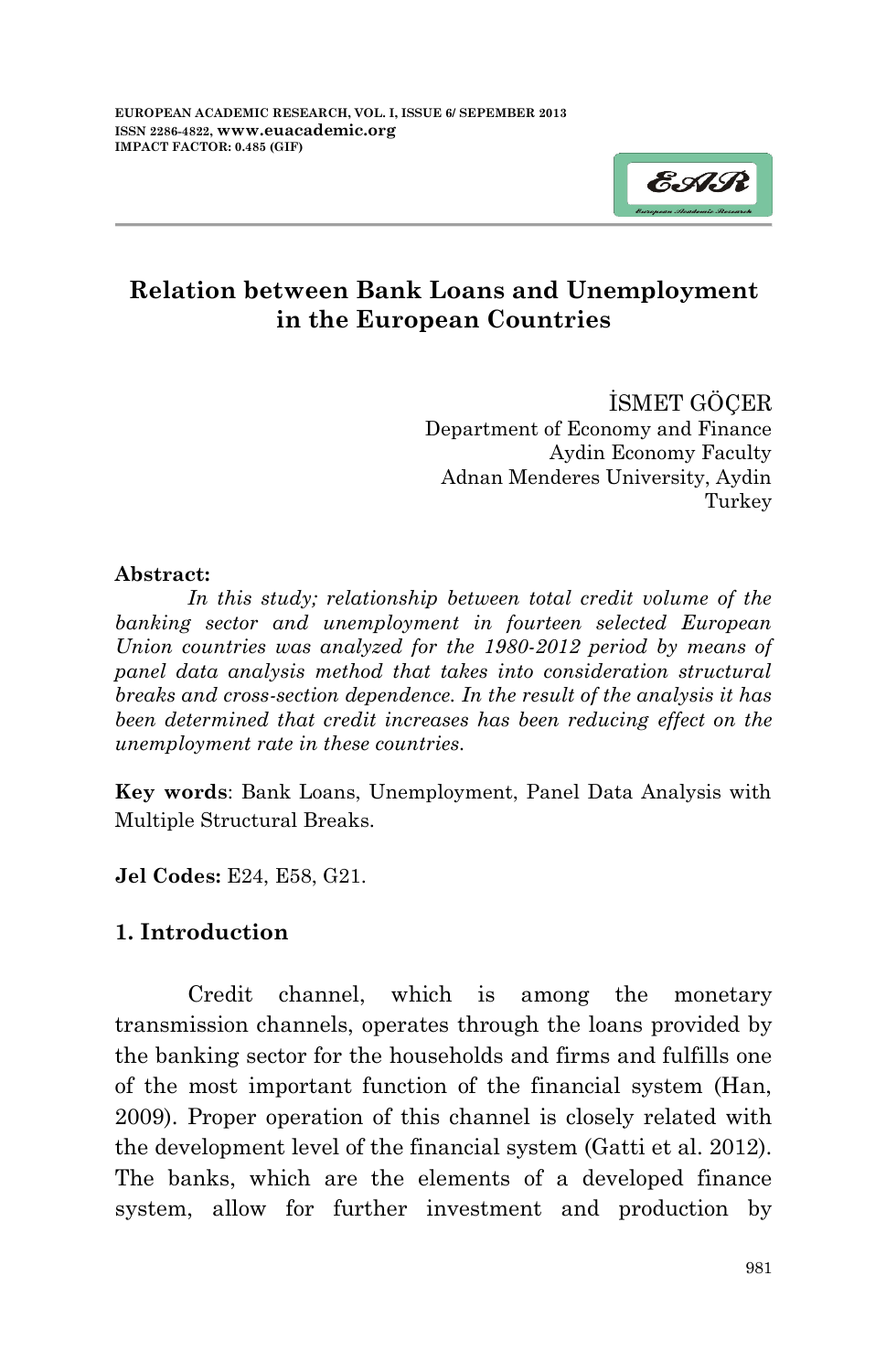providing easy and cheap financing, and thus support new employment in the economies (Bernanke and Blinder 1992; Pojatina 2008). Rising in the credit volume of banking sector will increase investment and consumption expenditures and hence employment ratio will increase (Lipsey et al. 1994, 228). Consumer loans provided by the banking sector increase household consumption expenditures and encourage the firms for further production, investment and employment (Pagano and Pica 2012).

Banks support real sector by providing loans in terms of investment, production, economic growth and employment, especially in crisis periods. In this respect, there is a strong relationship between the real sector and the finance sector (Castillo 2009).

Expansionary monetary policies increase available loan volume, thus credit supply of the banks raise. Increased loan supply results in enhancing in investment and consumption expenditures of firms and thus total production level of firms increase, and new employment opportunities are created (Mishkin 1996). On the other hand, increases in microcredits used for the financing of small-scale enterprises reduce unemployment (Armendariz and Jonathan 2005) and increases the efficiency and volume of business of small enterprises (Robinson 2001).

It has been observed that unemployment increases when banking sector fails to operate efficiently (Ordine and Rose 2008). Disruptions in the credit market have a negative impact on total economic activities and employment (Wasmer and Weil 2004). For instance, it is accepted that behind the high level unemployment at Russia in 2002, there were the 1998 financial crisis and the subsequent narrowing in credit volume (Lakstutiene et al. 2011). Similarly, it is determined that troubles in credit market in European Union (EU) countries and the USA affect total economic activities and employment rates (Acemoglu 2001).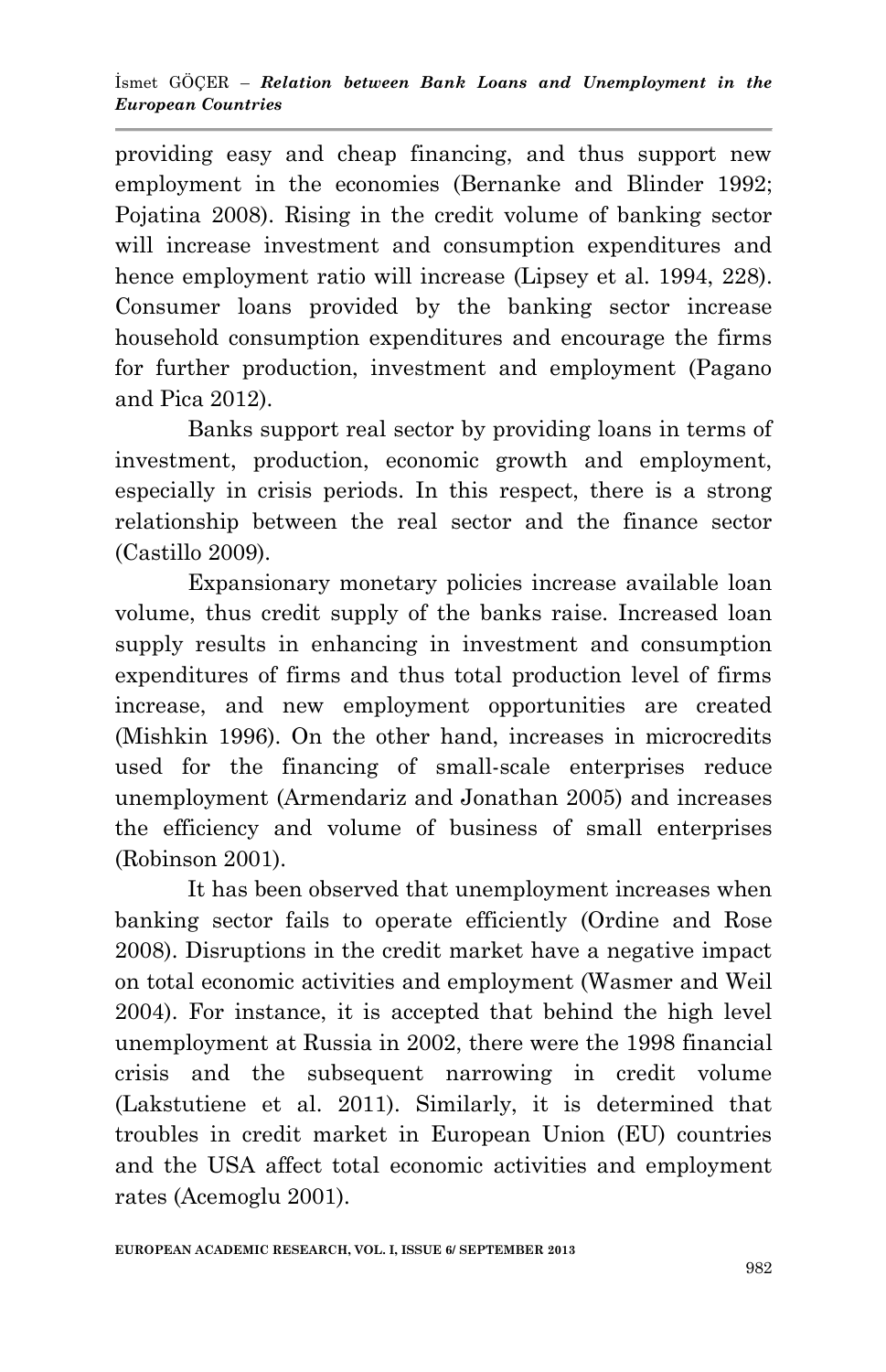Research on the relationship between credit volume and employment emphasize that these variables are generally correlated. Bernanke and Blinder (1992) tested the relationship between bank credits and unemployment ratio using 1959:01- 1989:12 period data of the USA and concluded that the narrowing in credit volume increases unemployment ratio at the same time. Ordine and Rose (2008) tested the relationship between bank loans efficiency and employment for Italia and reported that a 10% increase in banking sector credit volume increased employment by 5%. Han (2009) analyzed the relationship between financial difficulties and unemployment for the USA and reported that the difficulties in accessing financial sources caused employment loss in the economy. Benmelech et al. (2010) found that there was a correlation between the unemployment and the difficulties in accessing credits in 1993-2009 period in the USA metropolitan cities. Pagano and Pica (2012) analyzed the relationship between employment and wages for 63 countries using the data of 1970- 2003 period and found that the increase in credit volume positively affected employment, however didn't have a significant impact on wages. Shabbir et al. (2012) analyzed the relationship between credit volume and employment for Pakistan using the data of 1973-2007 period with bounds testing approach and reported that 1% increase in credit volume reduced unemployment by 2.3%. Feldman (2012) analyzed the effects of bank loans in 53 countries for 1977-2005 period using two-stage generalized least squares method and found that a 1% increase in banking sector credit volume reduced unemployment in these countries by 2.94%.

The recent situation in countries reveals that unemployment had been an important economic and social problem especially in the USA and the EU because of 2008 global economic crisis. Due to the narrowing in domestic demand, unemployment ratio reached 25% in Spain; 24% in Greece; 15% in Portugal and 10% in the USA. While this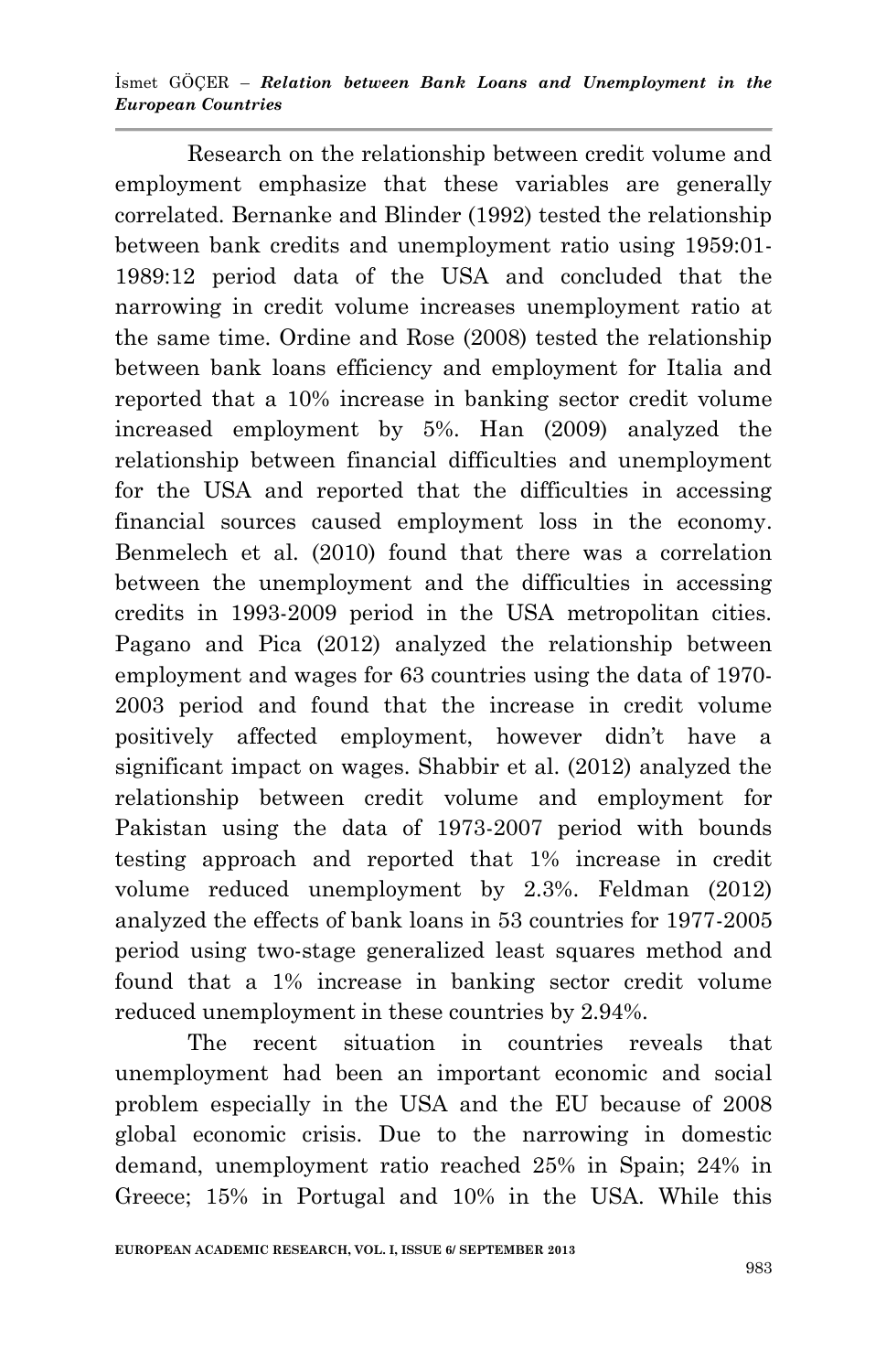situation increased the amount of unemployment compensation, on the other hand that disrupted budget balances and decelerates economic growth of countries. As the USA showed 2.2% growth in 2012, the economies of Greece, Portugal and Spain shrank by 6.4%, 3.2% and 1.7% respectively. Countries and international organizations still continue to find a solution to this problem.

It has been considered that the loans increases provided by the banking sector can be a policy proposal for unemployment because loans have a potential to stimulate domestic demand, to encourage investments and to create new employment opportunities (Saint-Paul 2007; Pagano and Pica 2012; Shabbir et al. 2012). In this study, the relationship between unemployment ratio and the credit volume was analyzed for fourteen EU countries<sup>1</sup>, whose unemployment ratio higher than 10% in 2012, by using 1980-2012 period data via panel cointegration method that takes into consideration cross-sectional dependence and multiple structural breaks. The study uses a quite actual subject and analysis method; therefore it is expected to contribute to the literature.

# **2. Analysis**

**.** 

# **2.1. Data Set and Model**

In this study, unemployment rate (*UR*) and domestic credit provided by banking sector credit volume (% of GDP) (*CV)* data at 1980-2012 period of fourteen EU countries were used. The data have been obtained from the IMF and the World Bank web sites. The following model was used in this study:

$$
UR_{it} = \beta_{0i} + \beta_{1i}CV_{it} + u_{it}
$$
\n<sup>(1)</sup>

<sup>1</sup> Bulgaria, Croatia, Cyprus, France, Greece, Hungary, Ireland, Italy, Latvia, Lithuania, Poland, Portugal, Slovak Republic and Spain.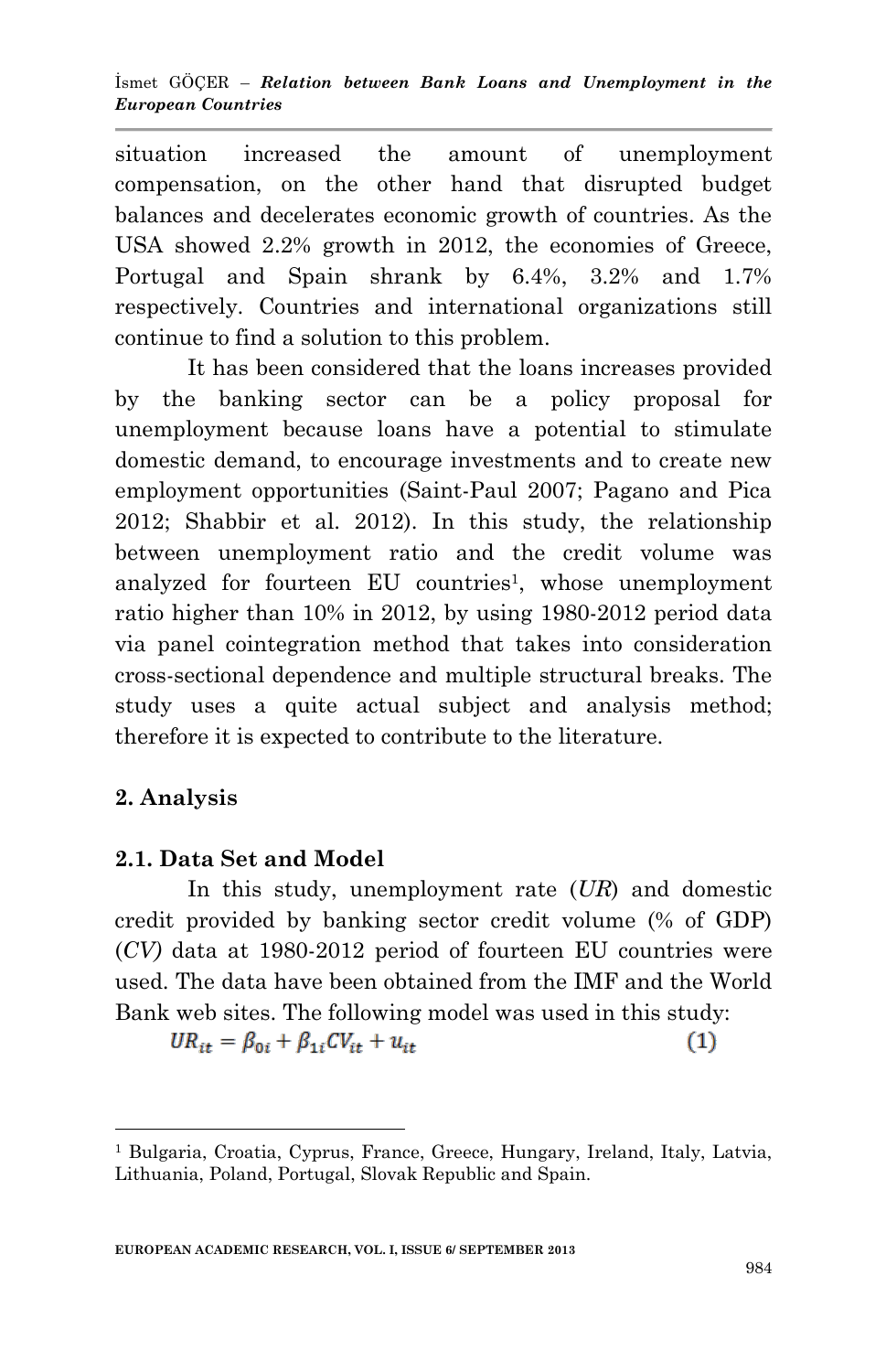# **2.2. Cross-Section Dependence Test**

Whether the cross-sectional dependence is taken into account or not significantly affects the results (Breusch and Pagan 1980; Pesaran 2004). Therefore, the presence of crosssection dependence in the series and cointegration equation should be tested before starting the analysis. This situation should be taken into consideration while selecting unit root and cointegration test methods. Otherwise, the analysis may give biased and inconsistent results (Pesaran et al*.* 2008).

The first studies to test the presence of cross-sectional dependence started with Berusch-Pagan (1980) *CDLM* (Cross-Sectional Dependence Lagrange Multiplier) test. However, this test is biased when group average is zero but individual averages are different from zero. Pesaran et al*.* (2008) adjusted this deviation by adding the variance and the average into test statistics. Therefore, the test is called adjusted *CDLM* test (*CDLMadj*). Null hypothesis of the test is; "*There is no crosssection dependence*" (Pesaran, et al. 2008). In this study, the presence of cross-section dependence among the countries was tested by using *CDLMadj* test. The results are presented in Table 1.

|                        | <b>Test Statistics</b> | <b>Probability Value</b> |
|------------------------|------------------------|--------------------------|
| UR                     | 5.164                  | 0.000                    |
| CV                     | 6.705                  | 0.000                    |
| Cointegration Equation | 10.031                 | 0.000                    |

#### **Table 1:** *CDLMadj* Test Results

According to the results in Table 1, null hypothesis was rejected and it was decided that there are cross-section dependence in these countries. In this case, a banking or employment shock that occurs in one of the mentioned countries, affects the others. Therefore, while these countries developing policies for the banking sector and employment; they should also take into consideration the practices of other countries and the developments that affect them. The next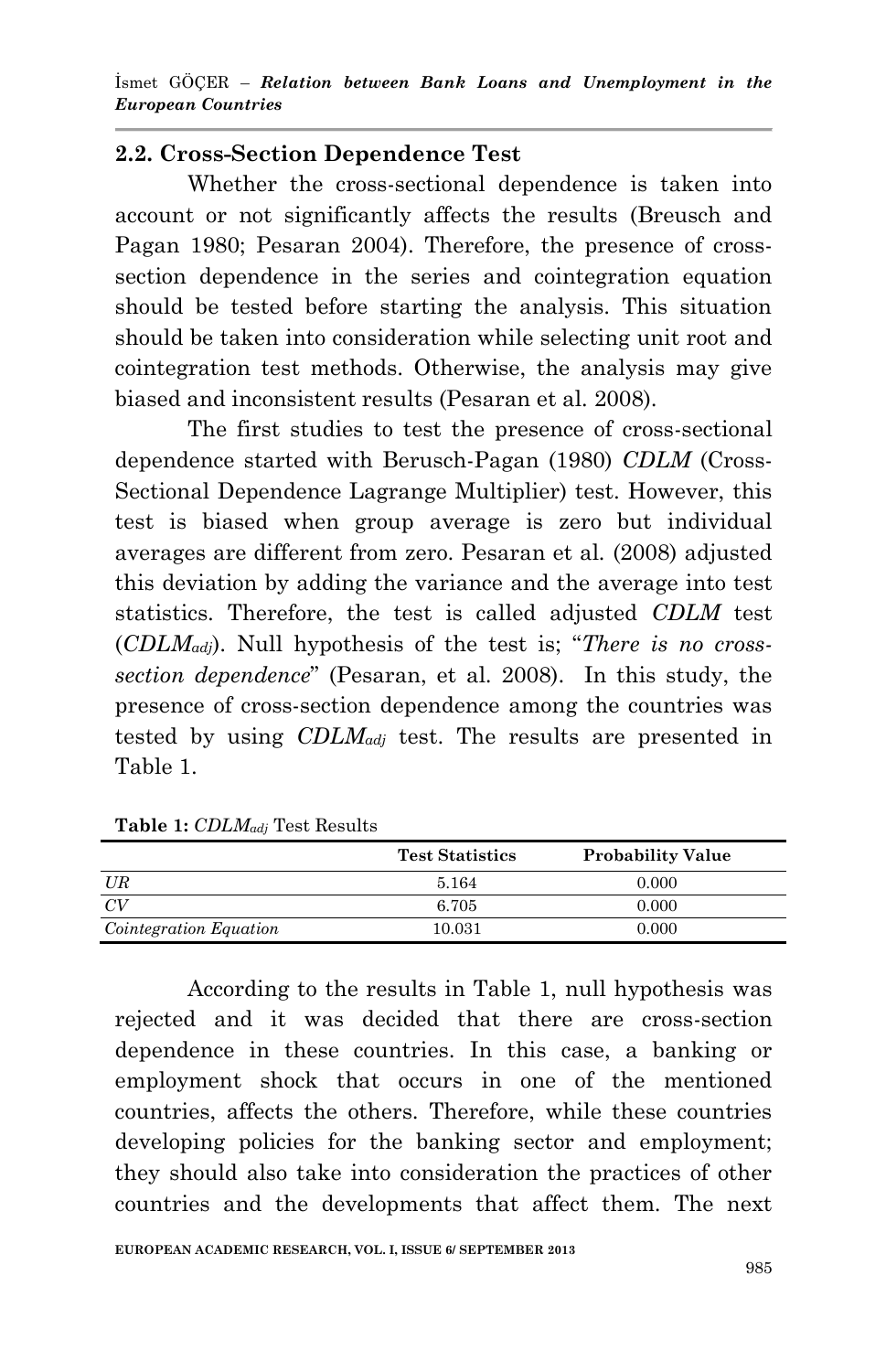stages of the analysis test methods based on cross-sectional dependence were used.

### **2.3. Panel Unit Root Test**

MADF (Taylor and Sarno 1998), SURADF (Breuer et al*.* 2002), Bai and Ng (2004) and CADF (Pesaran 2006a) can be listed among panel unit root tests that take into account crosssection dependence. However, these tests don't take into consideration structural breaks in the series. When presence of the structural breaks in series, these methods give biased results (Charemza and Deadman 1997, 119). To eliminate this deficiency, Carrion-i-Silvestre et al. (2005) developed *PANKPSS*  (Panel Kwiatkowski, Phillips, Schmidt and Shin) unit root test that takes into account cross-section dependence and up to five structural breaks in the series. Null hypothesis of the test is; "*stationary*". Test statistics were compared with the critical values calculated by bootstrap. *PANKPSS* test was applied and results were presented in Table 2.

|                 | UR     |                              |                                | $\Delta UR$ |              | CV                                |          |                                | ACV                      |          |
|-----------------|--------|------------------------------|--------------------------------|-------------|--------------|-----------------------------------|----------|--------------------------------|--------------------------|----------|
|                 | Test   | Critical<br>StatisticsValues | <b>Break Dates</b>             | Test        | CriticalTest | StatisticsValues StatisticsValues | Critical | <b>Break Dates</b>             | Test<br>StatisticsValues | Critical |
| Bulgaria 0.243  |        | 0.043                        | 1991                           | $0.243*$    | 0.487        | 0.053                             | 0.042    | 1993:1996                      | $0.058*$                 | 0.791    |
| Croatia         | 0.052  | 0.039                        | 1995:1999:2007                 | $0.175*$    | 0.391        | 0.059                             | 0.040    | 1993:1998                      | $0.095*$                 | 0.613    |
| Cyprus          | 0.051  | 0.040                        | 1987:2009                      | $0.073*$    | 0.298        | 0.643                             | 0.059    | 1987;1998;2001;2004;20070.175* |                          | 0.645    |
| France          | 0.034  | 0.033                        | 1985;1992;1999                 | $0.273*$    | 0.324        | 0.067                             | 0.038    | 1984;1992;2004;2009            | $0.041*$                 | 0.501    |
| Greece          | 0.038  | 0.036                        | 1984:1997:2009                 | $0.226*$    | 0.290        | 0.077                             | 0.041    | 1986:1992:1998:2009            | $0.073*$                 | 0.972    |
| Hungary 0.073   |        | 0.034                        | 1990:1993:2001                 | $0.182*$    | 0.358        | 0.957                             | 0.040    | 1989:2000:2007                 | $0.247*$                 | 1.155    |
| Ireland         | 0.041  | 0.040                        | 1985:1993:2000:2008            | $0.149*$    | 0.466        | 0.296                             | 0.037    | 1982;1994;2003;2009            | $0.047*$                 | 0.551    |
| Italy           | 0.183  | 0.041                        | 1989:1996:2006                 | $0.368*$    | 0.385        | 0.037                             | 0.047    | 1989;1992;1997;2006;20090.145* |                          | 0.439    |
| Latvia          | 0.053  | 0.051                        | 1995:1998:2008                 | 0.135       | 0.450        | 0.073                             | 0.048    | 1994:2001:2005                 | $0.259*$                 | 0.537    |
| Lithuania0.714  |        | 0.036                        | 2001;2008                      | $0.270*$    | 0.286        | 0.050                             | 0.045    | 1994:2002:2008                 | $0.061*$                 | 0.355    |
| Poland          | 0.234  | 0.030                        | 2005                           | $0.305*$    | 0.321        | 0.082                             | 0.042    | 1986:1990:1994:2007            | $0.112*$                 | 1.070    |
| Portugal 0.088  |        | 0.041                        | 1983:1991:1995:1999:20070.123* |             | 0.368        | 0.045                             | 0.029    | 1983:1990:1999:2005:20090.783* |                          | 1.010    |
| Slovak R, 0.066 |        | 0.037                        | 1999:2006                      | $0.146*$    | 0.432        | 0.140                             | 0.044    | 1993:1996:2002                 | $0.121*$                 | 0.335    |
| Spain           | 0.578  | 0.041                        | 1985:1990:1994:2001:20070.070* |             | 0.472        | 0.039                             | 0.033    | 1982:1991:1997:2003:20090.075* |                          | 0.537    |
| Panel           | 49.739 | $24.306 -$                   |                                | 31.840*     |              | 40.509 95.033                     | 68.647 - |                                | 62.719*                  | 116.846  |

**Table 2:** *PANKPSS* Unit Root Test Results

**EUROPEAN ACADEMIC RESEARCH, VOL. I, ISSUE 6/ SEPTEMBER 2013**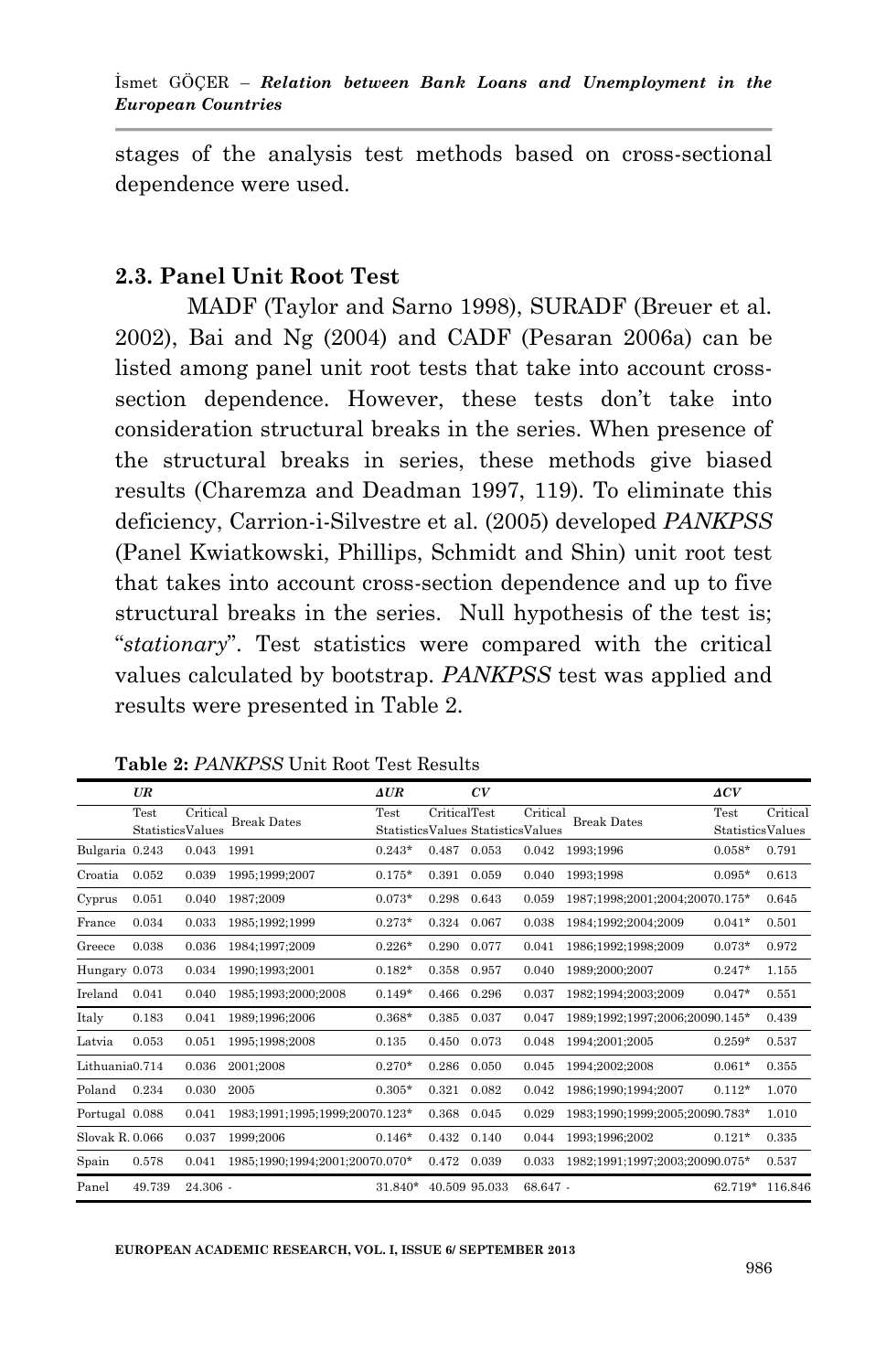*Note:* Critical values were obtained by using bootstrap for 1000 replications. \*; express stationary at 5% significance level. *Δ*; express first difference. The model that allows for structural break in level and trend was selected as the test model.

According to the results in Table 2, reveals that the series non-stationary in levels and they became stationary when the first differences are taken. In this case, it was decided that the presence of cointegration relationship between the series can be tested. The test method successfully detected structural break dates in the countries. It points out to 1998 Russian crisis, 1999 transition to common monetary currency (Euro) in EU and 2008 global economic crisis.

#### **2.4. Slope Homogeneity Test**

The first studies to determine whether the slope coefficient is homogenous or not in cointegration equation were started with Swamy (1970) and developed by Pesaran and Yamagata (2008). Null hypothesis of the test is: "*slope coefficients are homogenous*". Slope homogeneity test was conducted in the study and obtained results are presented in Table 3.

| <b>Table 3:</b> Slope Homogeneity Test |  |  |
|----------------------------------------|--|--|
| <b>Test Statistics</b>                 |  |  |

|                                 | <b>Test Statistics</b> | <b>Probability Value</b> |
|---------------------------------|------------------------|--------------------------|
| $\tilde{\phantom{a}}$           | 0.939                  | 0.174                    |
| $\tilde{}$<br>$\rightarrow$ adj | 0.983                  | 0.163                    |

*Note:*  $\tilde{\Delta}$ : test statistics of small samples,  $\Delta_{adj}$ : test statistics of large samples.

According to the results in Table 3, null hypothesis was accepted and it was decided that slope coefficients were homogenous in cointegration equations. In this case, the comments for the general of the panel are valid and reliable.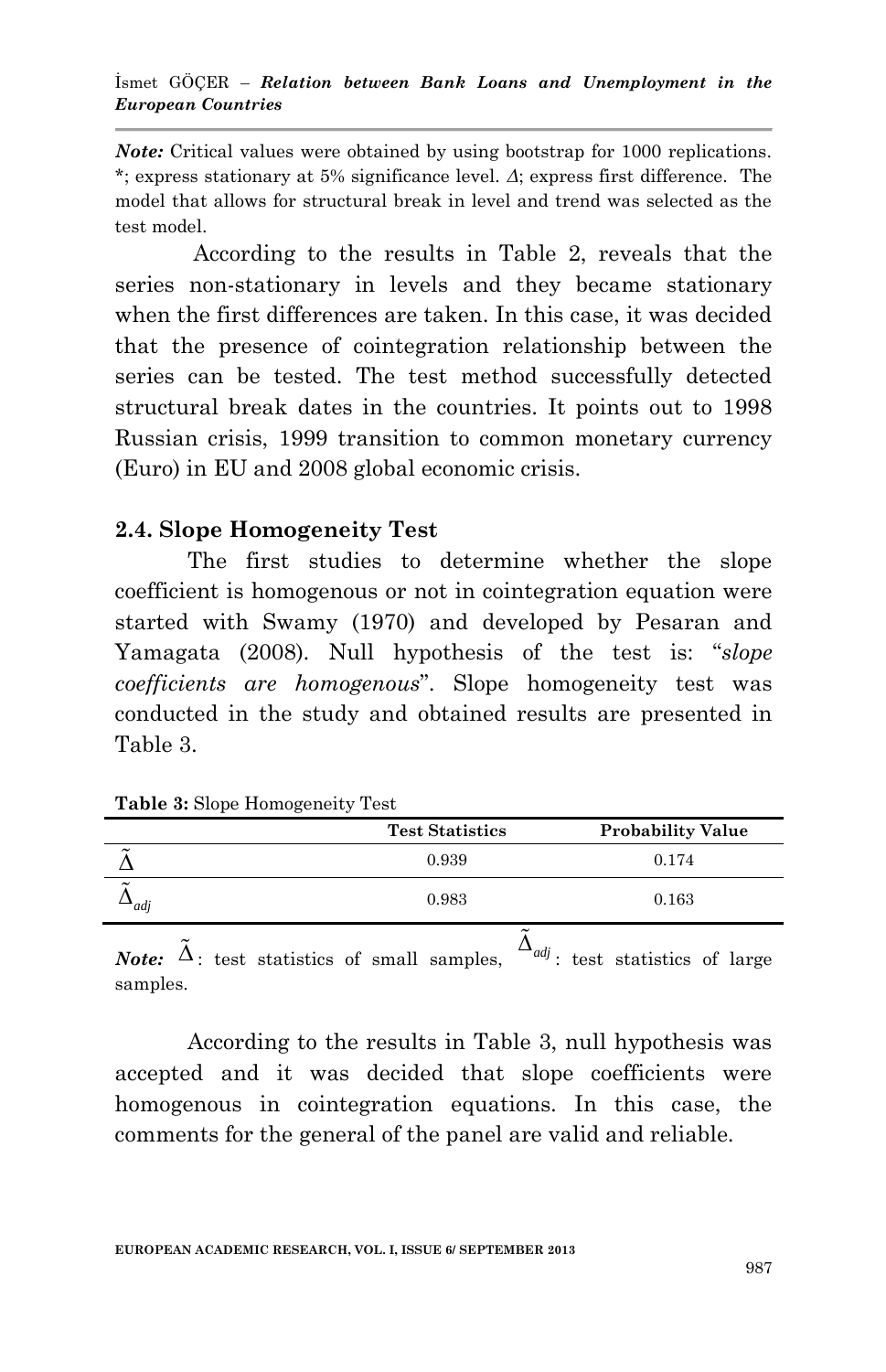## **2.5. Panel Cointegration Test with Multiple Structural Breaks**

This test was developed by Basher and Westerlund (2009). It tests the presence of cointegration relationship between series in case of the presence cross-section dependence and structural breaks. Null hypothesis of the test is "*cointegration*". Basher and Westerlund (2009) panel cointegration tests was performed and results are presented in Table 4.

**Table 4:** Panel Cointegration Test Results

|                                        | <b>Test Statistics</b> | <b>Probability Value</b> | Decision         |
|----------------------------------------|------------------------|--------------------------|------------------|
| No<br>breaks<br>ın<br>constant & trend | 2.749                  | 0.003                    | No Cointegration |
| Breaks in<br>constant & trend          | 10.157                 | 0.585                    | Cointegration    |

*Note:* Critical values were obtained by using bootstrap for 1000 replications. The model that allows for structural break in stationary and trend were selected as the test model.

According to Table 4, when structural breaks are ignored, no cointegration relationship was identified between the series. However, when the structural breaks were taken into account, it was observed that cointegration relationship was identified between the series. Structural break dates obtained from cointegration analysis are presented in Table 5.

| Country  | <b>Break Dates</b> | Country     | <b>Break Dates</b> |
|----------|--------------------|-------------|--------------------|
| Bulgaria | 1991;2004          | Italy       | 1992:2000          |
| Croatia  | 1989:2005          | Latvia      | 1995;2006          |
| Cyprus   | 1987               | Lithuania   | 1989               |
| France   | 1985;1992;1999     | Poland      | 1988;1999;2006     |
| Greece   | 2004               | Portugal    | 1988:1998          |
| Hungary  | 1990;1987;2006     | Slovak Rep. | 1987;1998;2005     |
| Ireland  | 1996               | Spain       | 1999               |

**Table 5:** Structural Break Dates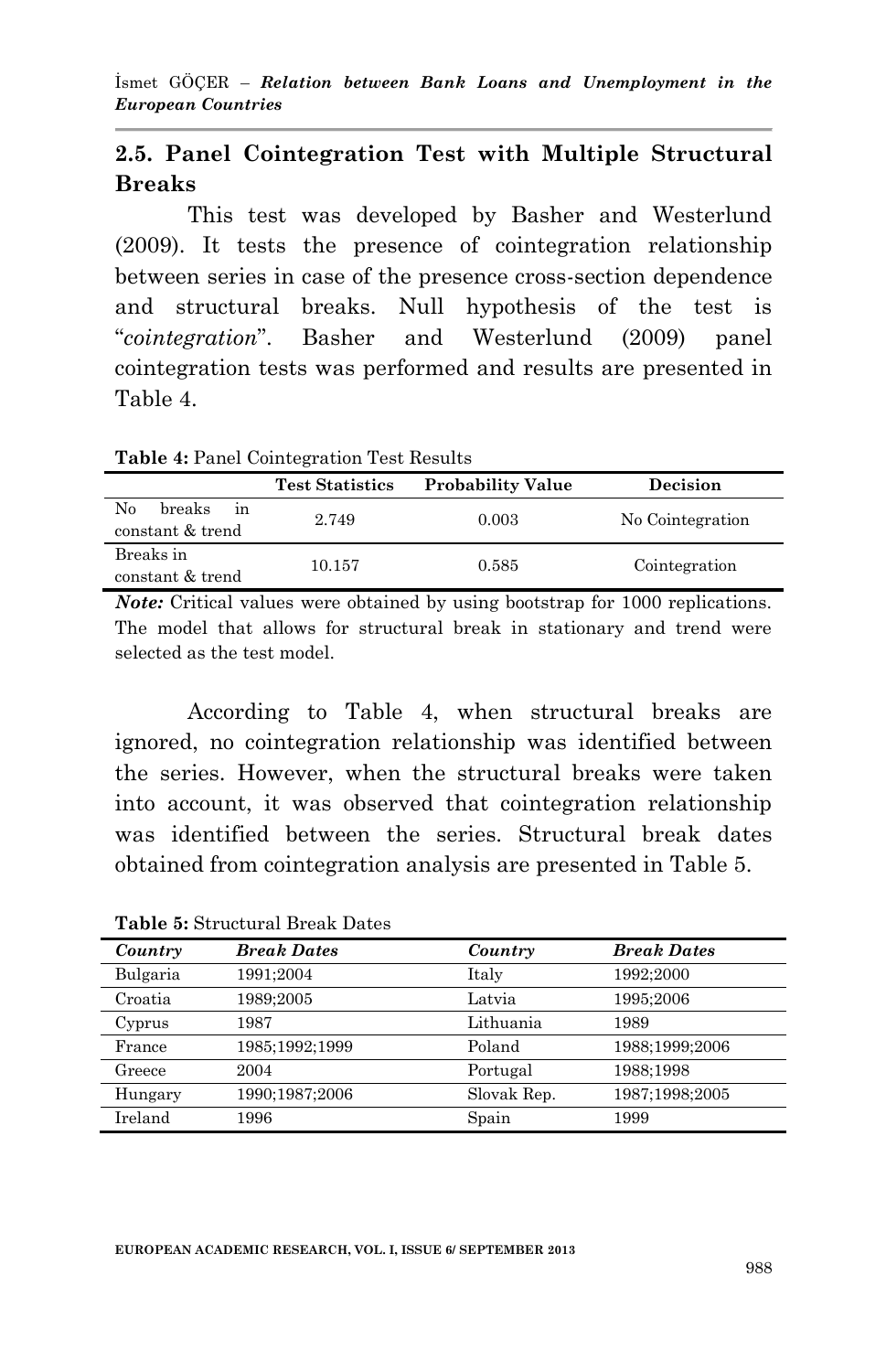Structural break dates obtained from the cointegration analysis were added to the analysis with dummy variables in estimate cointegration coefficients.

#### **2.6. Estimation to Cointegration Coefficients**

Individual cointegration coefficients were estimated by using *CCE* (Common Correlated Effects) method developed by Pesaran (2006b). This method considers cross-section dependence. *CCE* is an estimator that can produce consistent results that provide asymptotic normal distribution when time dimension is smaller or greater than cross-section dimension and can calculate separate long-term balance values for crosssection units (Pesaran 2006b). Cointegration coefficient of the panel was estimated by using *CCMGE* (Common Correlated Mean Group Effects) method developed by Pesaran (2006b). The results are presented in Table 6.

| Country   | CV                  | $\boldsymbol{D}_I$ | $\boldsymbol{D_2}$  | $\boldsymbol{D}_3$ |
|-----------|---------------------|--------------------|---------------------|--------------------|
| Bulgaria  | $-0.053[-1.96]$ **  | $-0.469[-0.54]$    | 0.796[0.74]         |                    |
| Croatia   | 0.009[0.40]         | 0.219[0.29]        | $0.88[3.53]$ ***    |                    |
| Cyprus    | $-0.006[-0.85]$     | 0.95[2.50]         |                     |                    |
| France    | $-0.037[-1.60]$ *** | 0.429[1.01]        |                     |                    |
| Greece    | $0.086[1.53]***$    | 0.092[0.188]       |                     |                    |
| Hungary   | 0.03[0.01]          | $-0.459[-0.34]$    | $1.565[1.41]*$      | 1.575[1.27]        |
| Ireland   | $-0.188[-3.61]*$    | $-0.282[-0.112]$   |                     |                    |
| Italy     | $0.065[2.40]*$      | $-2.061[-3.90]***$ | $-0.01[-0.021]$     |                    |
| Latvia    | $-0.14[-4.0]*$      | $-3.524[-2.09]**$  | $-1.95[-1.01]$      |                    |
| Lithuania | $-0.019[-0.22]$     | 0.504[0.676]       |                     |                    |
| Poland    | $-0.243[-2.38]*$    | $-4.05[-4.69]$ *** | $-4.561[-4.44]$ *** | $-6.882[-3.81]***$ |
| Portugal  | $-0.011[-0.282]$    | $1.63[1.88]**$     | 1.31[0.97]          |                    |
| Slovak R. | $-0.198[-3.24]$ *   | $-1.37[-2.04]$ **  | $-3.034[-2.48]$ *** | 0.767[0.49]        |
| Spain     | $-0.209[-1.47]***$  | $-0.363[-0.35]$    |                     |                    |
| Panel     | $-0.064[-2.38]*$    | $-0.57[-1.42]*$    | $-0.36[-0.85]$      | $-0.31[-0.64]$     |

**Table 6:** Cointegration Coefficients

*Note: t* statistics were calculated by using Newey-West standard errors. \*, \*\*, \*\*\* express 1%, 5% and 10% significance level respectively. *D1, D2, D3*: Dummy variables.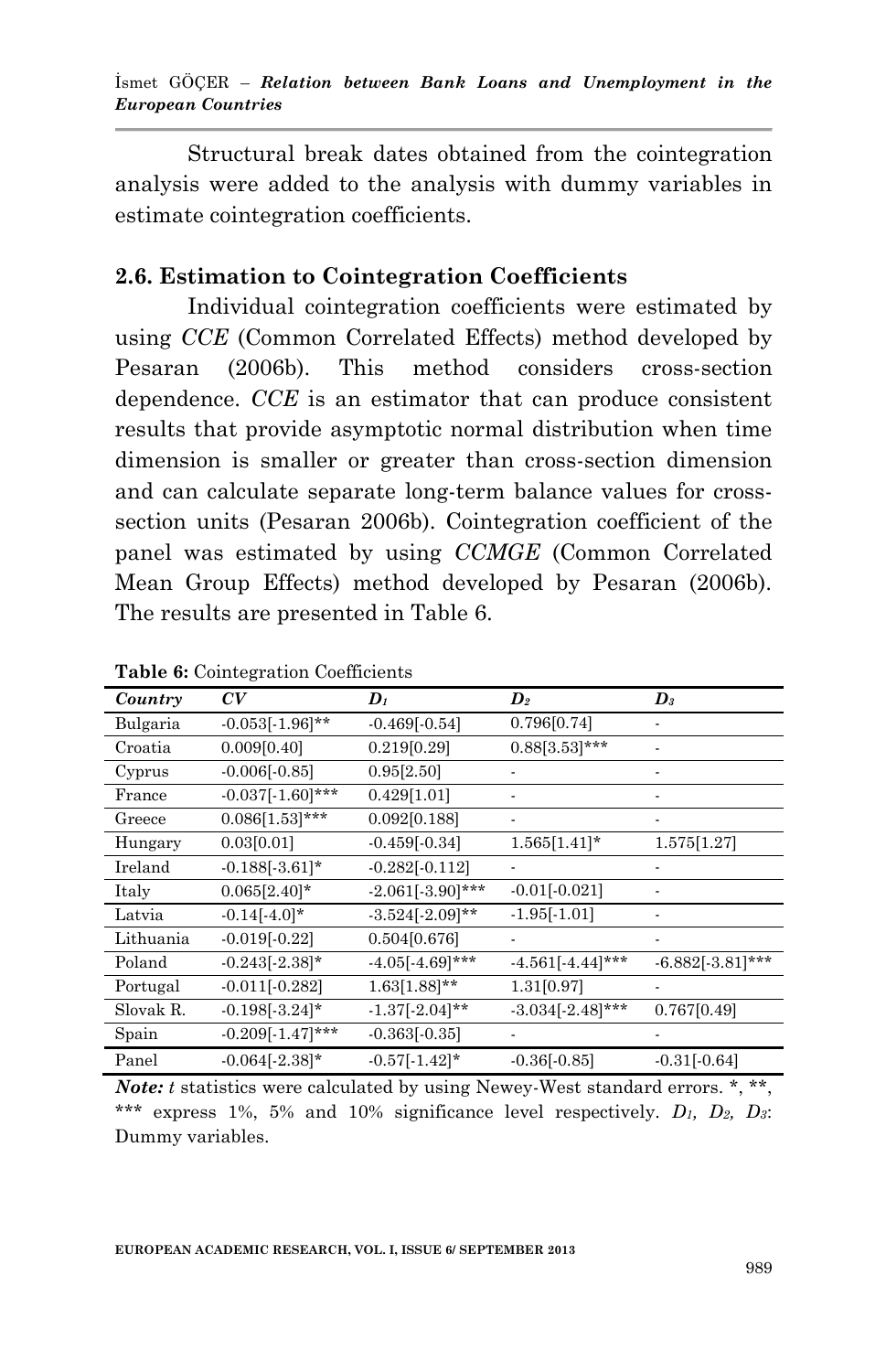The results in Table 6 show that the increases in credit volume of Bulgaria, France, Ireland, Latvia, Poland, Slovak Republic, Spain and the general of the panel had a reducing effect on unemployment and this effects were statistically significant. However, credit increases in Greece and Italy were found enhancing effects on unemployment.

#### **2.7. The Error Correction Model**

At this stage of the analysis, using one period lagged error correction terms (*ECTt-1*) and differenced series, individual error correction model coefficients were estimated by *CCE* method and error correction model coefficients for the general of the panel were estimated by *CCMGE*. The results are presented in Table 7.

| Country  | $\Delta CV$        | $ECT_{t-1}$        | Country   | ACV                 | $ECT_{t-1}$        |
|----------|--------------------|--------------------|-----------|---------------------|--------------------|
| Bulgaria | $-0.035[-2.05]$ ** | $-0.203[-1.82]$ ** | Italy     | $-0.038[-2.71]*$    | $-0.097[-2.06]$ ** |
| Croatia  | $-0.012[-0.57]$    | $-0.265[-2.52]$ *  | Latvia    | $-0.085[-1.41]$ *** | $-0.357[-2.38]*$   |
| Cyprus   | $-0.004[-0.57]$    | $-0.073[-0.84]$    | Lithuania | 0.079[0.84]         | $-0.205[-1.70]$ ** |
| France   | $-0.018[-2.57]*$   | $-0.235[-3.26]$ *  | Poland    | 0.048[0.69]         | $-0.306[-1.70]$ ** |
| Greece   | 0.023[1.15]        | $-0.13[-1.10]$     | Portugal  | 0.001[0.025]        | 0.033[0.50]        |
| Hungary  | 0.028[1.16]        | $-0.006[-0.14]$    | Slovak R. | $-0.089[-1.89]$ **  | 0.074[0.66]        |
| Ireland  | 0.02[1.05]         | 0.108[1.16]        | Spain     | $0.12[1.96]$ **     | 0.081[1.01]        |
| Panel    | $-0.010[-0.79]$    | $-0.098[-2.58]$ *  |           |                     |                    |

**Table 7:** Error Correction Model Coefficients

*Note: t* statistics were calculated by using Newey-West standard errors. \*, \*\*, \*\*\* express 1%, 5% and 10% significance level respectively.

According to the results in Table 7, error correction term coefficients were negative and statistically significant in Bulgaria, Croatia, France, Italy, Latvia, Lithuania, Poland and panel. In other words, short run deviations converge to long run balance level. Error correction mechanism of the model operates. This indicates that cointegration coefficients estimation results are reliable.

#### **3. Conclusion and Evaluation**

In this study, the relationship between unemployment ratio and the credit volume was analyzed for fourteen EU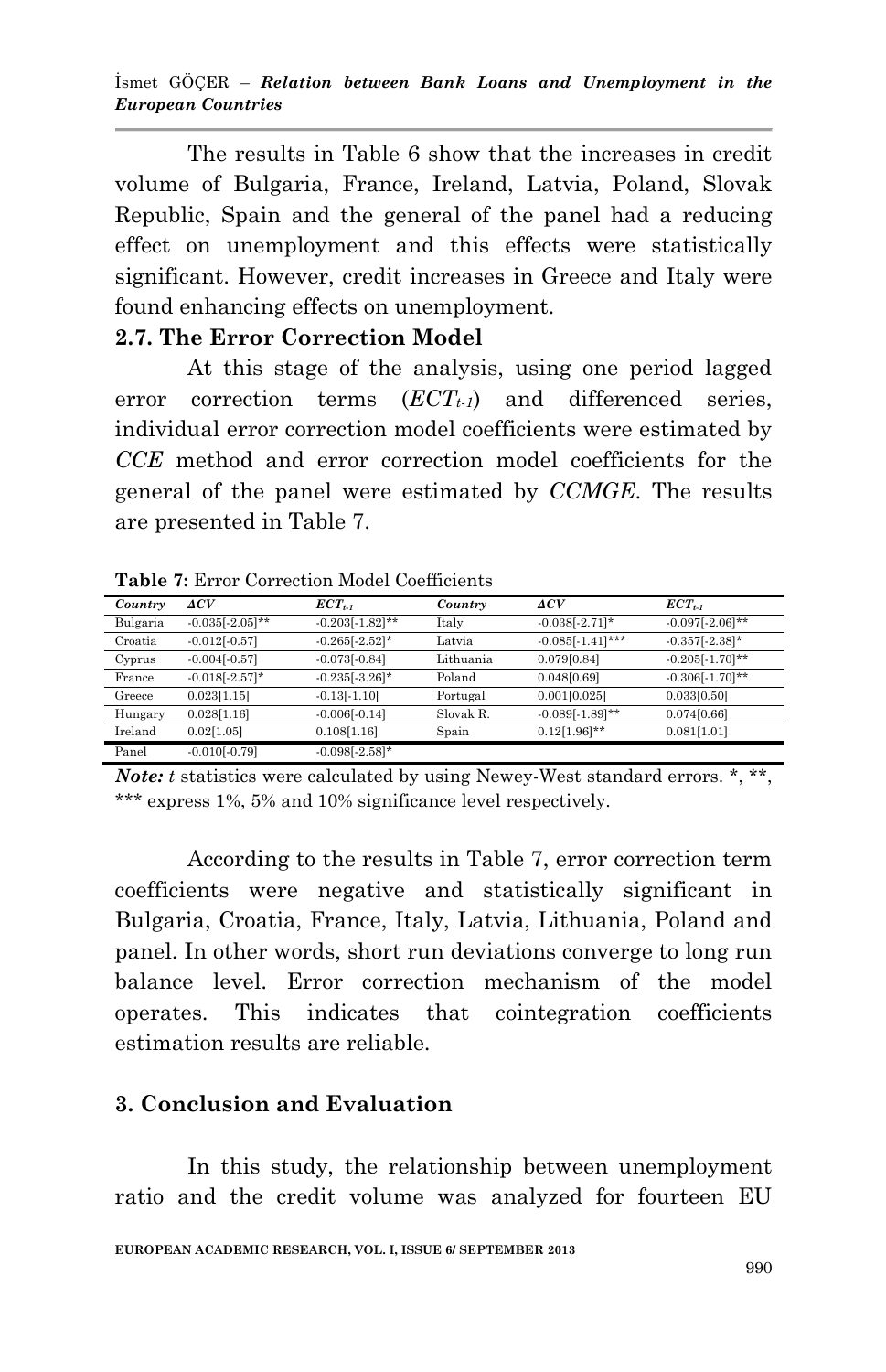countries by using 1980-2012 period data by means of panel cointegration method that takes into consideration cross-section dependence and multiple structural breaks.

Presence of cross-section dependence among the countries was analyzed by using *CDLMadj*. It was concluded that cross-section dependence was present among these countries. Therefore, it was concluded that coming banking or employment shock in these countries, affects the other countries. That's why; it is believed that while countries making banking and employment policies, the developments in related countries should be taken into account in these countries. Stationary of the series was tested by *PANKPSS* method and it was observed that the series were non-stationary and that they became stationary when their first differences were taken. In this case, it was concluded that the presence of cointegration relationship between the series can be analyzed. Slope homogeneity test was used to analyze the homogeneity of cointegration coefficients. It was concluded that the coefficients were homogenous, in other words, cointegration interpretations for the general of the panel were reliable.

The existence of the cointegration relationship between the series has been tested by Basher and Westerlund (2009) method and it was determined cointegration relationship between the series. Cointegration coefficients were estimated by *CCE* and *CCMGE* methods and it was observed that that the increases in credit volume in Bulgaria, France, Ireland, Latvia, Poland, Slovak Republic, Spain and the general of the panel had a reducing effect on unemployment and that this effect was statistically significant. These results compatible with the studies of Ordine and Rose (2008); Pagano and Pica (2012); Shabbir et al. (2012) and Feldman (2012). On the other hand, credit increases in Greece and Italy were found enhancing effects on unemployment. This might be caused by the fact that increasing credits in these countries were used for import goods consumption. Error correction model were estimated using *CCE*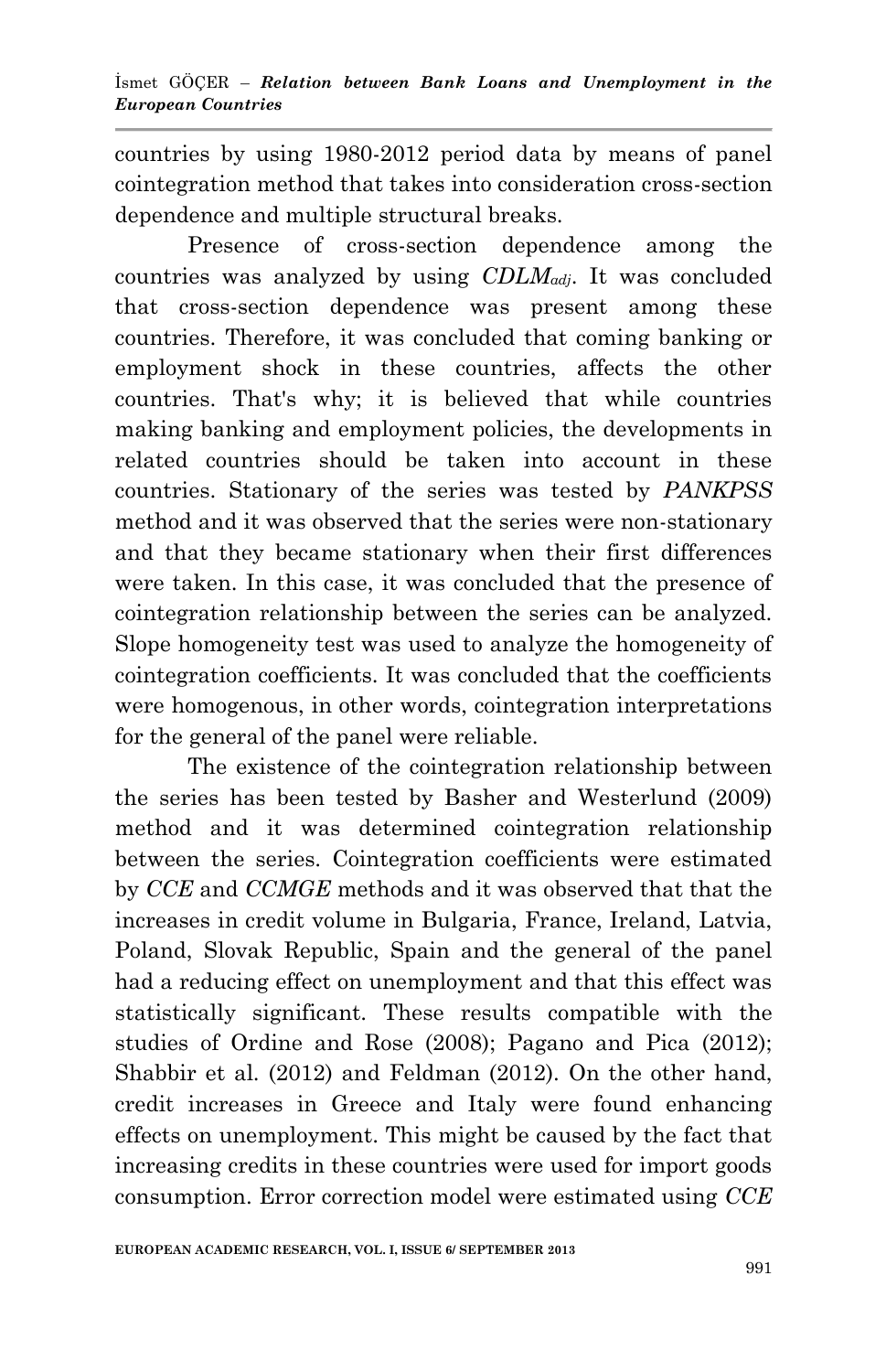and *CCMGE* methods. It was observed that error correction term coefficients were negative and statistically significant in Bulgaria, Croatia, France, Italy, Latvia, Lithuania, Poland and the panel. In other words, the deviances that occur in the shortterm are eliminated between the series and series converge to the long-term balance value. Error correction mechanism of the model operates efficiently. This also indicates that long-term analysis results are reliable.

In conclusion, it was observed that a 10% increase in credit volume decreased unemployment ratio by 0.64% in the general of the panel. This value is lower than expected and indicates that credit volumes in the mentioned countries have an insignificant effect on employment. One of the reasons might be liquidity trap, because the real interest rate in these countries decreased to the lowest possible levels. It becomes difficult to stimulate investments and total demand, revive the business life and reach full employment level by increasing the money supply in such economies which are in the liquidity trap. It might be considered as another reason that the laborintensive production in the EU has been shifted to the Far East.

At this point, encouraging using the credits in investments and consumption of domestic goods; restricting the import of final consumer goods and increasing public expenditures can be advantageous for the proper operation of credit channel and creating employment. Investment and employment loans can be provided in more convenient conditions through selective practices of banks led by the EU Central Bank. Furthermore, non-wage payments of employee can be reduced; a part of social security premium payments of the firms that maintain the existing employment and create new employment can be paid by the unemployment fund; premium and tax reductions can be implemented and loans at more convenient conditions can be provided alike the policies implemented in Turkey following 2008 global economic crisis.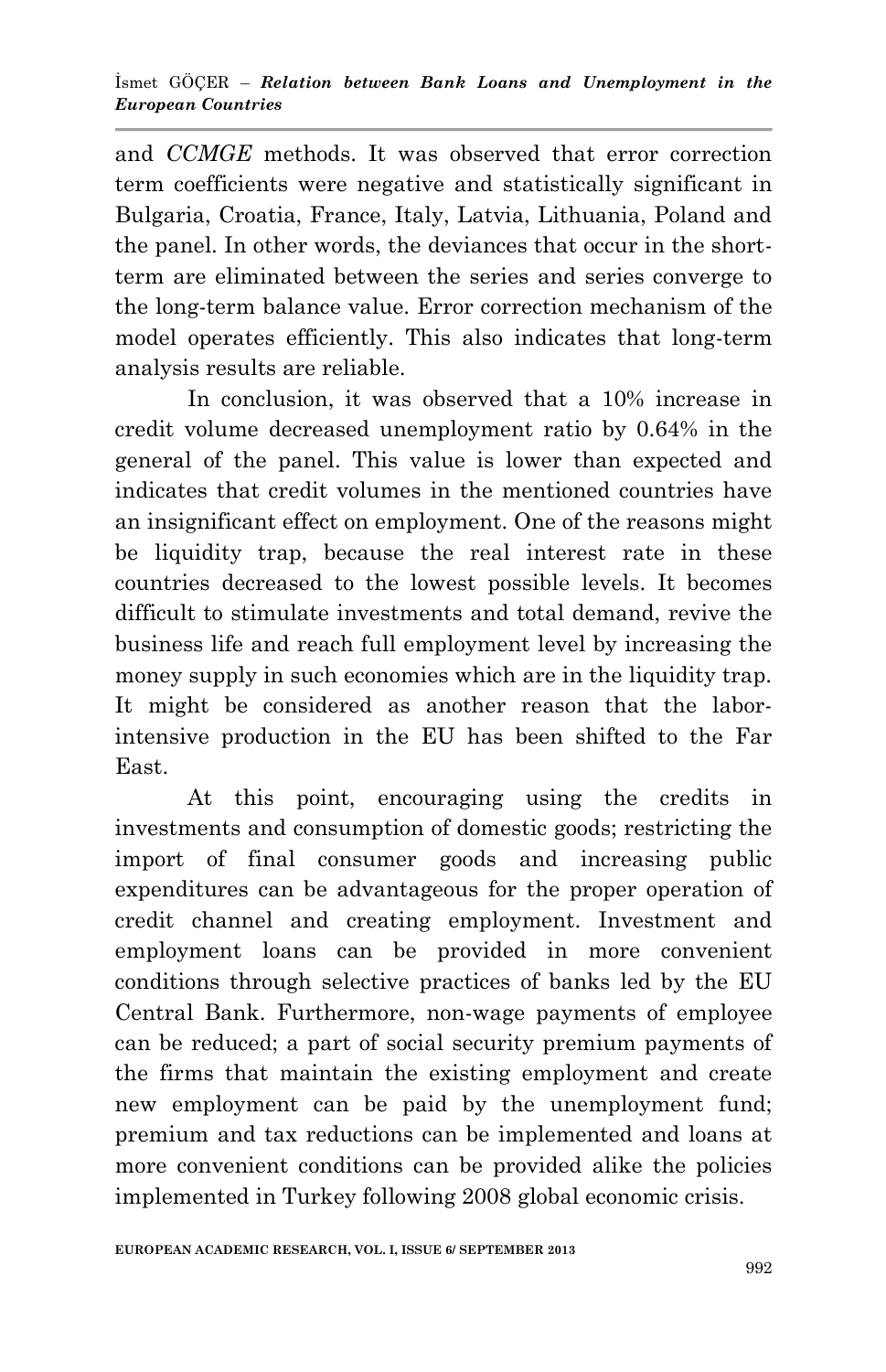# **BIBLIOGRAPHY:**

Acemoglu, D. 2001. "Credit Market Imperfections and Persistent Unemployment." *[European Economic Review](http://www.scopus.com/source/sourceInfo.url?sourceId=20749&origin=recordpage)* 45(4): 665-679.

Armendariz, B. A. and J. Morduch. 2005. *The Economics of Microfinance*. Massachusetts Institute of Technology, Massachusetts: The MIT Press.

Bai, Jushan and S. Ng. 2004. "A PANIC Attack on Unit Roots and Cointegration." *Econometrica* 72(4): 1127-1177.

Basher, S. A. and J. Westerlund. 2009. "Panel Cointegration and the Monetary Exchange Rate Model." *Economic Modelling* 26: 506-513.

Benmelech, E., N.K. Bergman, and A. Seru. 2011. "Finance and Unemployment." NBER Working Paper*,* No. 17144.

Bernanke, B. and S.A. Blinder. 1992. "The Federal Funds Rate and the Channels of Monetary Transmission." *The American Economic Review* 82(4): 901-921.

Breuer, J.B., R. Mcnown, and M. Wallace. 2002. "Series-Specific Unit Root Test with Panel Data." *Oxford Bulletin of Economics and Statistics* 64(5): 527-546.

Breusch, T.S and A.R. Pagan. 1980. "The Lagrange Multiplier Test and Its Applications to Model Specification Tests in Econometrics." *Review of Economic Studies* 47: 239-53.

Carrion-i-Silvestre, J.L., T.D. Barrio-Castro, and E. Lopez-Bazo. 2005. "Breaking the Panels: An Application to the GDP Per Capita." *Econometrics Journal* 8:159-175.

Charemza, W.W. and D.F. Deadman. 1997. *New Directions in Econometric Practice: General to Specific Modelling, Cointegration and Vector Autoregression*. Second Edition Chelthenham: Edward Elgar Publishing.

Castillo, P.J. 2009. "Unemployment Threat of the Financial Crisis." *Asia-Pacific Social Science Review* 9(1): 41-46.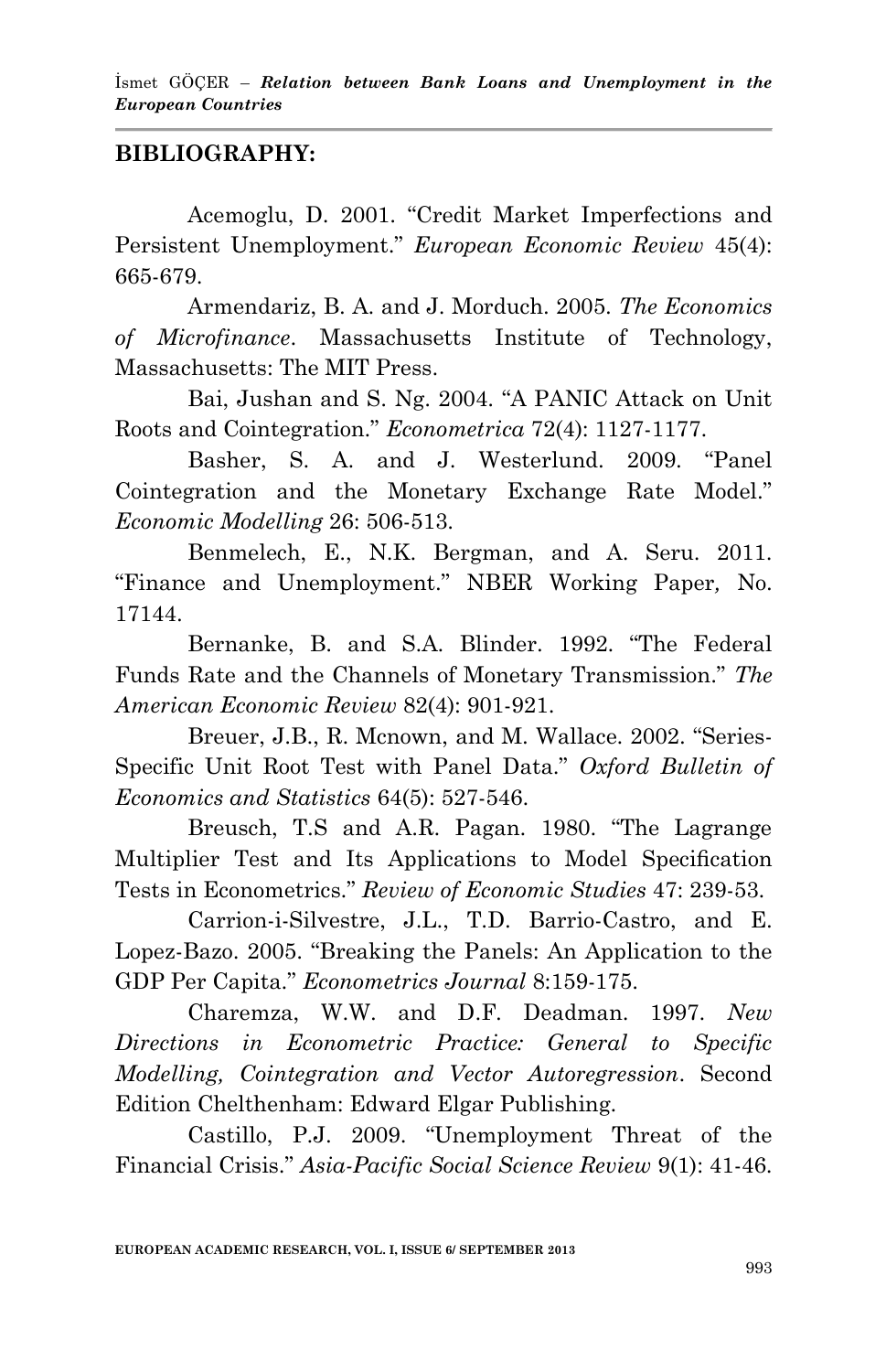Feldman, H. 2012. "Banking Deregulation around the World, 1970s to 2000s: The Impact on Unemployment." *International Review of Economics & Finance* 24: 26-42.

Gatti, D., C. Rault, and A.G. Vaubourg. 2012. "Unemployment and Finance: How do Financial and Labour Market Factors Interact?" *Oxford Economic Papers* 64(3): 464- 489.

Han, C.K. 2009. "Unemployment, Financial Hardship, and Savings in Individual Development Accounts." *Journal of Poverty* 13(1): 74-95.

IMF. 2013. World Economic Outlook Database, April, http://www.imf.org/external/pubs/ft/weo/2013/01/weodata/weose lser.aspx.

Lakstutiene, A. R. Krusinskas, and J. Platenkoviene. 2011. "Economic Cycle and Credit Volume Interaction: Case of Lithuania." *Inzinerine Ekonomika-Engineering Economics* 22(5): 468-476.

Lipsey, R.G., D.D. Purvis, P.N. Courant, and P.O. Steiner. 1994. *Economics.* 9th edition. Longman Higher Education.

Mishkin, F.S. 1996. "The Channels of Monetary Transmission: Lessons for Monetary Policy." *Banque de France Bulletin Digest* 27: 33-44.

Ordine, P. and G. Rose. 2008. "Local Banks Efficiency and Employment." *Labour* 22(3): 469-493.

Pagano, M. and G. Pica. 2012. "Finance and Employment." *Economic Policy* 27(69): 5-55.

Pesaran, M.H. 2004. "General Diagnostic Tests for Cross Section Dependence in Panels." *Cambridge Working Papers in Economics* No. 435.

Pesaran, M.H. 2006a. "A Simple Panel Unit Root Test in the Presence of Crosssection Dependecy." *Cambridge Working Papers in Economics* No. 0346.